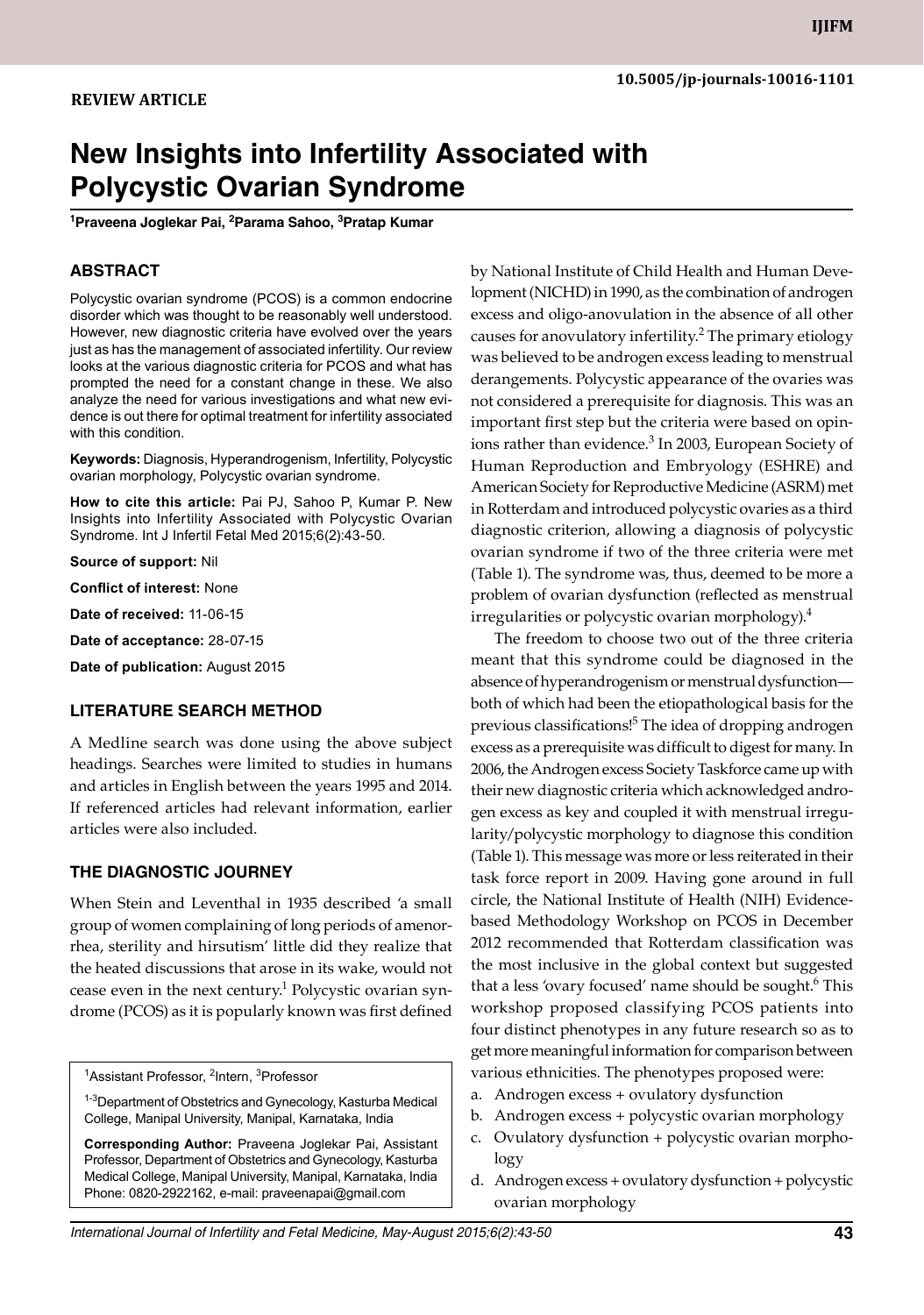#### **Table 1:** Comparison of diagnostic criteria for PCOS

| 1990 National Institute of Child Health and Human Development (NICHD) Guidelines                                       |
|------------------------------------------------------------------------------------------------------------------------|
| Patient demonstrates both:                                                                                             |
| • Clinical and/or biochemical signs of hyperandrogenism                                                                |
| • Oligo- or chronic anovulation                                                                                        |
| Exclusion of other etiologies of androgen excess and anovulatory infertility is necessary                              |
| 2003 European Society for Human Reproduction and Embryology and American Society for Reproductive Medicine (ESHRE/ASRM |
| or Rotterdam) Guidelines                                                                                               |
| Patient demonstrates two of three criteria:                                                                            |
| • Oligo- or chronic anovulation                                                                                        |
| • Clinical and/or biochemical signs of hyperandrogenism                                                                |
| • Polycystic ovaries                                                                                                   |
| Exclusion of other etiologies of androgen excess and anovulatory infertility is necessary                              |
| 2006 Androgen Excess Society (AES) Guidelines                                                                          |
| Patient demonstrates both:                                                                                             |
| • Hirsutism and/or hyperandrogenemia                                                                                   |
| • Oligo-anovulation and/or polycystic ovaries                                                                          |

• Oligo-anovulation and/or polycystic ovaries

Exclusion of other etiologies of androgen excess and anovulatory infertility is necessary

With the use of the above phenotypically descriptive categories one feels that a near perfect system has been devised. But is it really so?

On closer look, one finds that the evaluation of each of these diagnostic criteria poses its own challenges.

# **Evaluation of PCOS**

*Hyperandrogenemia:* Hyperandrogenemia may be present in 60 to 80% women with PCOS. $5$  As mentioned by all major bodies above, other causes of androgen excess need to be ruled out before attributing it to PCOS. However, there is lack of agreement on what androgen to measure, when to measure, the normal range and the assay technique to be used.<sup>7,8</sup> It is usually the free testosterone that is increased in PCOS. However, in the absence of robust methods to measure this, total testosterone is recommended as the first simple test.<sup>9</sup> Very high levels with history of rapid virilization can help identify a neoplastic source of testosterone secretion. Though liquid or gas chromatography with mass spectrometry is considered as gold standard, most laboratories use a direct method for measuring total testosterone before extraction.<sup>9</sup> This can then be used to calculate free androgen index (FAI) which is nothing but the ratio between total testosterone and sex hormone binding globulin (SHBG) multiplied by 100. Though currently it is the recommended method, it is not completely foolproof as the SHBG levels are reduced in obese women.

Testosterone level in PCOS is usually < 150 ng/dl  $(5.2 \text{ nmol/l})$ . A value of  $>200 \text{ ng/dl}$  (6.9 nmol/l) raises suspicion of ovarian or adrenal tumor.<sup>10</sup> Dehydroepiandrosterone-sulphate (DHEA-S) should then be requested. A value >800 mcg/dl (21.7 mcmol/l) is highly suggestive of adrenal tumor. If the DHEAS is normal then androgen secreting tumor of ovarian origin or ovarian hyperthecosis may be responsible. Imaging of the ovaries is

essential. Late onset 21-hydroxylase deficiency must be ruled out. A morning fasting 17-hydroxyprogesterone of <200 ng/ml (6 nmol/l) reliably rules out this condition. If Cushing's syndrome is suggested by clinical examination a dexamethasone suppression test is advised. All these values can be affected by oral contraceptive pills which should ideally be stopped at least 3 months prior to evaluation.

Total testosterone may also increase due to increase in SHBG levels either due to estrogenic effects of drugs (e.g. tamoxifen) or due to liver dysfunction (portal hypertension with biliary cirrhosis) or hyperthyroidism. $^{11}$ 

#### **Role for Assessing other Hormones**

- a. *Thyroid function tests:* Menstrual irregularities were seen in 35% women with severe hypothyroidism and in 10% with mild-moderate disease in a study by Kakuno et al.<sup>12</sup> Hyperthyroidism is more likely to present as hypomenorrhea and secondary amenorrhea. Moreover, women presenting with infertility as their primary symptom are more like to have hyperprolactinemia and/or thyroid disorders.13 Hence, these hormones remain crucial initial investigations.
- b. *Prolactin:* Hyperprolactinemia (defined as serum prolactin >25 ng/ml) can occur in 3 to 10% women with PCOS and in up to 40% patients with primary hypothyroidism.14 Levels can be marginally raised (to <50 ng/ml) due to conditions, like non-fasting sample, exercise and medications. It may present with or without galactorrhea. If high levels are documented in two fasting early morning samples, then treatment may be necessary. If associated with hypothyroidism, thyroid replacement itself may be sufficient. If not, bromocriptine or cabergoline should be given. Prolactin levels normalize in a week and

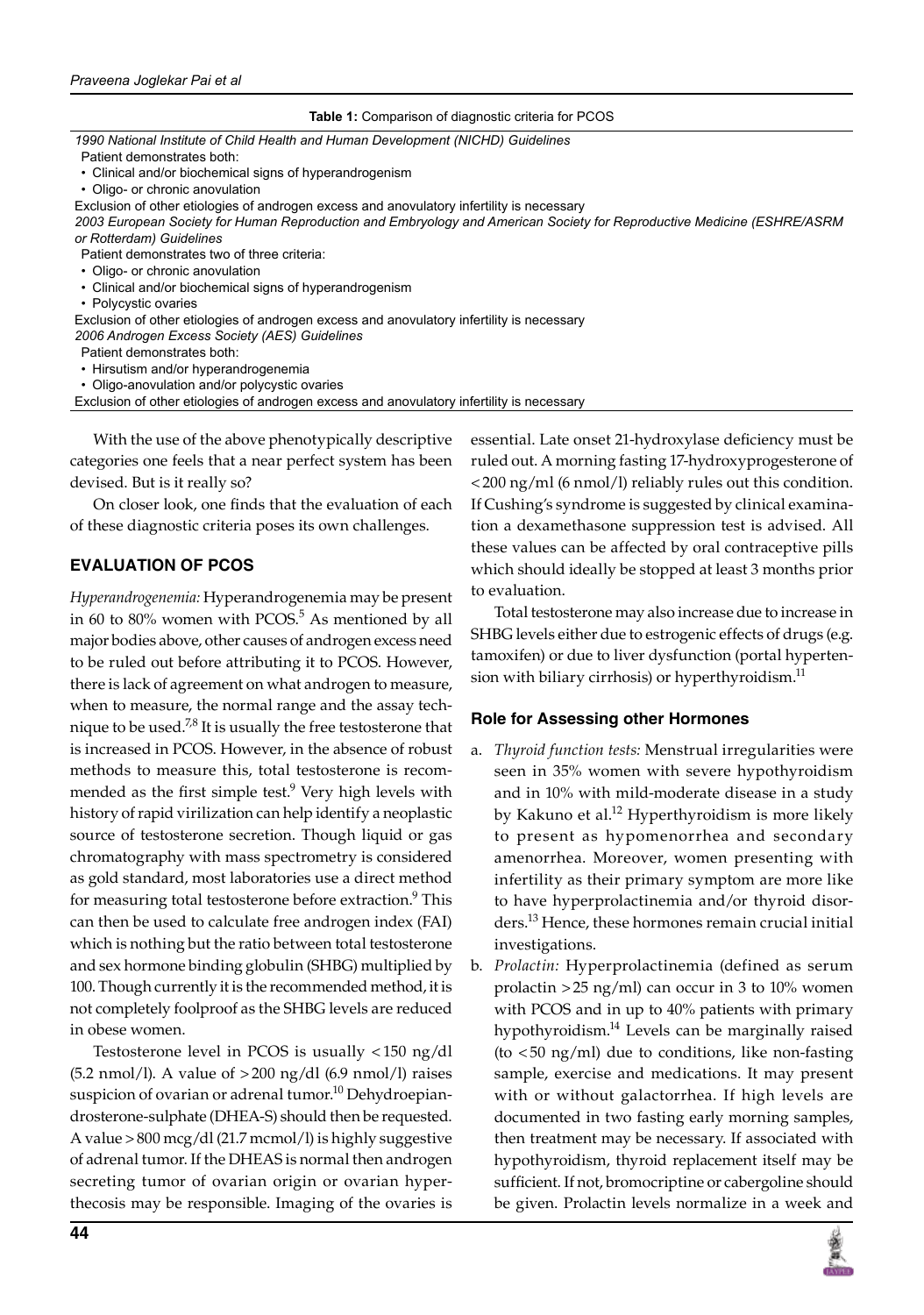ovulation/menstrual dysfunction reverts in 4 to 8 weeks.

c. *LH and FSH:* Is there any relevance in measuring LH or determining the LH/FSH ratio? Elevated LH with a normal or low FSH, in the early follicular phase, is a common finding in women with PCOS. Hendriks et al<sup>15</sup> compared oligo/amenorrhoeic women with and without PCOS. They found that using a receiver operating curve, an LH  $\geq$  6.5 IU/l was 84% sensitive and 78% specific in diagnosing PCOS accurately in 93% cases.<sup>15</sup> The LH pulse frequency in women with PCOS is higher compared with normal women regardless of their BMI. LH pulse amplitude on the other hand is negatively affected by obesity which means that lean PCOS tend to have a higher LH.<sup>16</sup> Arroyo et al,<sup>16</sup> therefore, suggested that assessment of LH and LH/ FSH becomes meaningful only if the BMI is taken into consideration. Moreover, LH and FSH were once measured by radioimmunoassay (RIA) method using polyclonal antibodies and a ratio of ≥3 was considered diagnostic for PCOS. In early 1990, the RIA method was replaced by monoclonal antibodies with a ratio of >1 as most reliable to differentiate the PCOS from the non-PCOS.17 However, this change was not adopted by all. Due to the confusion ESHRE/ASRM group in the Rotterdam conference did not recommend measurement of LH or the ratio for diagnostic purpose. However, LH, FSH measurements do help in ruling out premature ovarian failure as a cause for oligo/ amenorrhea, and hence should be advised from that point of view.

 There is a correlation between high LH levels in the follicular phase and pregnancy outcomes. High tonic rise in the LH concentration in the late follicular phase is proposed to induce premature maturation of oocyte resulting in faulty fertilization and miscarriages. When Homburg et  $al^{18}$  tried to stimulate women with PCOS they found that the late follicular LH levels were significantly lower in women who ovulated and conceived than who did not. In another study, a high basal follicular LH (>10 IU/ml) in regularly menstruating women was also associated with higher rates of failure to conceive and miscarriages.<sup>19</sup> Reducing the high LH levels with oral contraceptive pills or gonadotropin releasing hormone analogues (GnRHa) before starting IVF is shown to improve IVF outcomes, another reason why some clinicians may want to assess LH levels.<sup>20</sup>

d. *AMH:* This is a peptide produced by granulosa cells of follicles, and hence correlates with the number of ovarian follicles. With the raging debate about

the follicle number per ovary (FNPO) for diagnosis of PCOM, researchers have turned their attention towards AMH as diagnostic tool for PCOS.<sup>21,22</sup> Dewailly et al<sup>22</sup> suggested that an AMH > 35 pmol/l (>5 ng/ml) was highly sensitive and specific in diagnosing PCOS. When this threshold value was tested against Rotterdam criteria to find out the prevalence of PCOS in a cohort of Danish women, Lauritsen et al<sup>23</sup> found that AMH performed well as a diagnostic marker but they stressed the need to validate AMH threshold levels. Moreover, AMH can be affected by obesity and long-term use of oral contraceptive pills. As AMH assays continue to evolve an international cut-off value is yet to be agreed upon.<sup>24</sup> From the present evidence, AMH cannot be recommended as a diagnostic test but developments in this field need to be watched closely.

*Ovulatory dysfunction:* Menses occurring at intervals of greater than 35 days or less than eight menstrual bleeds a year is defined as oligomenorrhea.<sup>25</sup> Menstrual irregularity in PCOS women is usually due to anovulation but can occur even in the presence of regular ovulation. Hence, efforts must be made to establish or refute ovulation. A mid-luteal progesterone of >30 nmol/l is suggested as a fairly standard method to predict ovulation<sup>26</sup> as is the demonstration of ovulation on ultrasound. Urinary LH is also understood to correlate with ultrasound diagnosis of ovulation.27 Application of these tests in women with irregular menstruation is, however, not easy.

*Polycystic ovarian morphology:* This aspect in diagnosis of PCOS has turned out to be the most contentious. The Rotterdam workshop introduced polycystic ovarian morphology as the presence of  $\geq$ 12 follicles between 2 to 9 mm in the entire ovary and/or an ovarian volume of  $>$  10 cm<sup>3</sup>. A single ovary with these characteristics was deemed sufficient for diagnosis. Studies subsequently questioned the application of this criterion which did not take into the account the effect of age<sup>28</sup> or ethnicity<sup>29,30</sup> on the follicle count. Lately with huge improvements in the ultrasound technology it is not uncommon to detect higher number of follicles in absence of any other features suggesting PCOS. Consequently, it is being debated whether we should increase the number of follicles required per ovary (FNPO) to fulfill the criteria of being 'polycystic'. Based on receiver operating curve analysis, two recent studies have suggested an FNPO of ≥19 or ≥26.<sup>22,31</sup> Lujan et al<sup>31</sup> in their elegant study have also compared three parameters namely FNPO, follicles number per section (FNPS) and the ovarian volume (OV) for diagnosing PCOS. They found that FNPO of ≥ 26 had a better diagnostic potential than an FNPS of ≥ 9 or an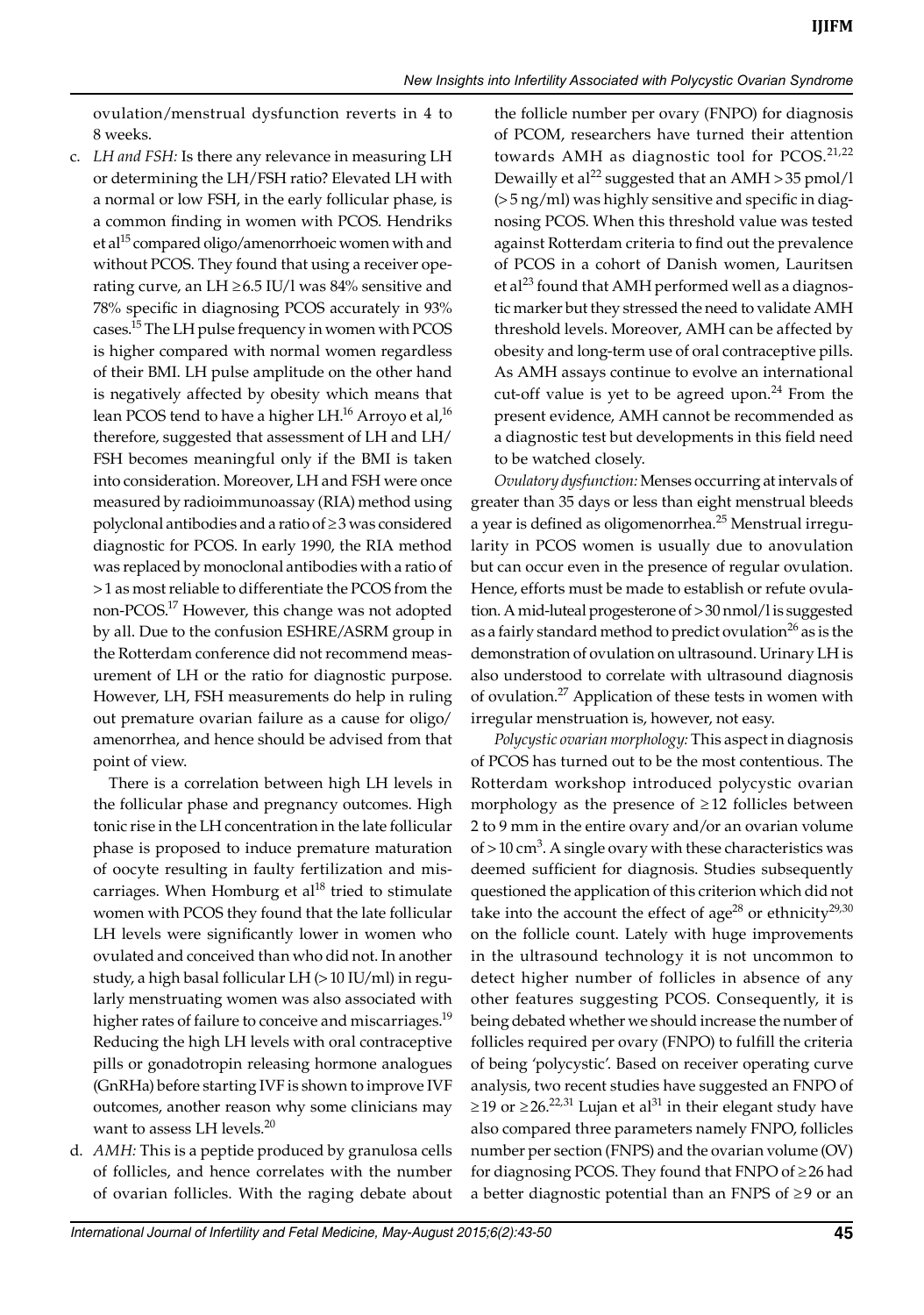OV of  $>10$  ml<sup>31</sup> though the interobserver variability in all three methods was more or less similar. It is recommended that situations where imaging facilities do not allow FNPO estimation, ovarian volume must be used. $9$ 

# **Treatment of PCOS associated Infertility**

The ESHRE/ASRM-Sponsored PCOS Consensus Workshop in Thessaloniki, Greece in 2007 tried to clarify the treatment of infertility in women with PCOS.<sup>32</sup> However, this has not proven to be straightforward.

*Lifestyle modifications:* The androgen excess in PCOS causes obesity especially abdominal obesity, which in turn worsens insulin resistance and leads to compensatory hyperinsulinemia.<sup>9</sup> Weight loss and dietary modification, therefore, remain the crucial first steps in management. Lifestyle changes (exercise, diet and behavioral modifications) have shown to reduce androgens, improve menstruation as well as insulin sensitivity. $33,34$  Reducing the energy intake by as little as 500 Kcal/day can help the weight drop by 10% in a year. The composition of dietary intake doesn't appear to have any significant influence as long as it is associated with weight loss.<sup>35</sup> Robust evidence regarding the effect of lifestyle interventions on reproductive outcomes is, however, lacking. $34$  Again there is not a specific type of exercise that can be recommended for weight loss in PCOS women. A systematic review of eight studies evaluated moderate intensity exercise (aerobics and/or resistance training) over a period of 12 to 24 months and found improvement in ovulation and insulin resistance but emphasized the need for further well designed studies.<sup>36</sup>

Some evidence suggests that weight loss is better maintained with the addition of weight loss medications than with exercise and diet alone.<sup>37</sup> There are currently three drugs (Orlistat, Lorcaserin, phentermine/ topiramate combination) approved by FDA in the US for weight loss. All three are contraindicated in pregnancy and till recently had not been studied specifically in infertile obese women with PCOS.<sup>38</sup> Orlistat is comparable with metformin in causing weight loss and ovulation induction<sup>39</sup> and more recently also shown to yield better conception rates with lesser side effects when compared with metformin.<sup>40</sup>

In obese women (BMI >30) where simple measures fail, bariatric surgery has shown to improve menstrual function and ovulation status as well as fertility outcomes.41,42 Though often used as a last resort due to the risks of surgery, there is a rising demand that these surgeries should be offered earlier, particularly in young PCOS women with metabolic syndrome.

# **Ovulation Induction**

Clomiphene citrate remains the first drug of choice for ovulation induction due to its low cost, oral route of administration, few side effects and good safety record. This selective estrogen receptor modulator binds to estrogen receptors on the hypothalamus and releases it from the negative feedback inhibition which results in increase in pituitary gonadotrophin release and increased ovarian follicular activity. An ovulation rate of 75 to 80% and a conception rate of 22% are expected per cycle with clomiphene.<sup>43,44</sup> This discrepancy between the ovulation and conception rates may be explained by the antiestrogenic effects seen on the cervical mucus, endometrium, ovum and embryo. However, there is no clear evidence that any of the above effects present any real hindrance in most women.<sup>45</sup> Enclomiphene preparations were introduced into the markets as it was believed that zuclomiphene, due to its androgenic property, can thin the endometrium and thicken cervical mucus. A small study comparing the traditional clomiphene citrate with enclomiphene could not show any improvement in endometrium or pregnancy rates with the latter.<sup>46</sup> If the endometrium responds poorly, tamoxifen could be used as it stimulates the endometrial proliferation but is not licensed for this use.<sup>47</sup>

Aromatase inhibitors work by inhibiting the action of enzyme aromatase which converts androgens into estrogen and by doing so decrease the estrogen levels, thus reducing the negative feedback inhibition on hypothalamus and consequently increasing the gonadotrophin release. The common drugs from this group, letrozole and anastrozole are again not licensed for this purpose. Anastrozole has proven to be less effective than clomiphene so the focus has shifted to letrozole.<sup>48</sup> Letrozole, however, attracted adverse publicity due an association with congenital defects prompting many bodies (including Drugs Controller General of India) to ban its use in infertility. The Pregnancy in Polycystic Ovary Syndrome II (PPCOSII) study comparing Letrozole with clomiphene in PCOS women found a significantly higher ovulation and live birth rate with letrozole.<sup>49</sup> The birth defects in the two groups were similar. Whether these findings give a new leash of life to Letrozole in infertility, remains to be seen.

Metformin, a biguanide (FDA category B drug) is known to decrease hyperinsulinemia and androgen excess. According to the Thessaloniki consensus, metformin should be used in PCOS women with glucose intolerance only.<sup>32</sup>

Clomiphene was found superior to metformin for ovulation, conception, pregnancy and live birth rates. $50$ 

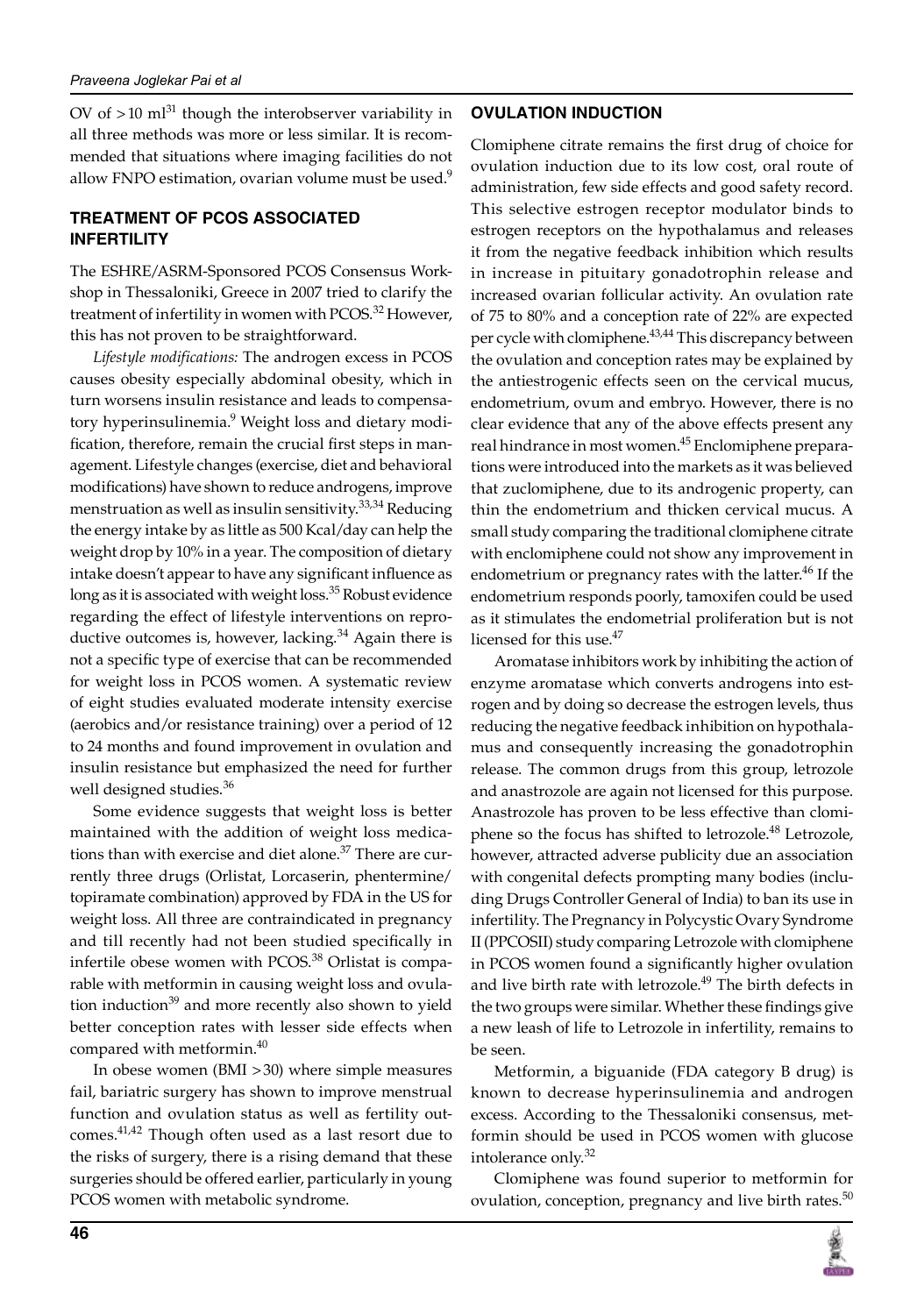Though the combination of clomiphene and metformin had superior ovulation rates compared to either of them alone, live birth rates did not improve. Moreover, the miscarriage rates did not decrease with the addition of metformin to clomiphene. What was interesting to note was that women with BMI <30 had much higher live births whether on clomiphene or metformin. The same point was reiterated by Johnson et al<sup>51,52</sup> who concluded that in women with BMI <30–32 kg/m<sup>2</sup>, metformin and clomiphene had comparable clinical pregnancy rates. They proposed that in this group of women metformin maybe a suitable alternative to clomiphene specially due to its numerous advantages—no effect on the endometrial lining, no increase in multiple pregnancies, no risk of OHSS and no long-term risk of ovarian cancer.

A Cochrane review assessing the effect of metformin on pregnancy outcomes in PCOS women undergoing IVF has also concluded that in comparison with placebo/no treatment, metformin increased the clinical pregnancy rates and decreased the OHSS rates though there was no significant effect on live birth rate.<sup>53</sup>

Other insulin sensitizers (pioglitazone and rosiglitazone) are class C drugs and have not been extensively studied.

*Role of Antioxidants:* Myoinositol, melatonin, n-acetylcystiene and vitamin D are new kids on the block in PCOS management. Though being marketed enthusiastically a recent Cochrane review reported no significant improvement in clinical pregnancy or live birth rates with any of these antioxidants.<sup>54</sup> It is worth noting that the quality of studies in this review was reported as poor.

Myoinositol (MI) an insulin sensitizer exerts its effect by acting as a precursor for the synthesis of phosphatidylinositol polyphosphates, which in turn are involved in the regulation of several cellular functions.

Chiu et al have demonstrated that high levels of MI in follicular fluid are important for follicular maturation and embryonic development.<sup>55</sup> Impaired availability of MI is proposed to be one of the causes for insulin resistance in PCOS.<sup>56</sup> Hence, it was not surprising that treatment with MI improved erratic menstruation and ovulation in women with PCOS.<sup>57</sup> In a systematic review on the effect of MI on women with PCOS, the authors have provided level 1 evidence about its effectiveness in improving various hormonal disturbances in PCOS.<sup>58</sup> The main mechanism of action is proposed to be improvement of insulin sensitivity of tissues resulting in restoration of ovulation, production of competent oocytes and reduction in hyperandrogenism and dyslipidemia. Patients undergoing controlled ovarian hyperstimulation with MI and gonadotropins showed significantly lower estradiol

levels, decreasing the risk of ovarian hyperstimulation and cycle cancellations. Moreover, no side effects were seen in any of the studies in the systematic analysis and a dose of 4 gm/day has been suggested to ensure complete benefits.

Melatonin a lipophilic indoleamine is synthesized by pineal gland. It is a free radical scavenger mopping up the reactive oxygen and nitrogen species generated during ovulation. Melatonin is shown to improve the yield of high quality oocytes and high quality embryos and may prove promising particularly in cases of poor responders.<sup>59</sup> The studies so far have been small and unable to recommend a suitable dose. Consequently, a placebo-controlled dose-response trial is currently underway to study the effect of melatonin on IVF outcomes.<sup>60</sup>

N-acetylcysteine (NAC) had shown promising results in clomiphene resistant PCOS in terms of ovulation and pregnancy rates.<sup>61</sup> However, more recent studies have been unable to show the same significant effect. $62$ 

Vitamin D deficiency is common in PCOS women particularly the obese type and has been correlated with insulin resistance, menstrual dysfunction and poor fertility outcomes. Though some small studies have shown improvement in menstrual dysfunction with vitamin D supplementation, there is a lack of robust evidence for the effect of vitamin D supplements on fertility outcomes in women with PCOS.<sup>63</sup>

*Role of gonadotropins:* Gonadotrophins have been used in clomiphene resistant PCOS. There is a higher risk of multifollicular stimulation, and hence a low starting dose of 37.5 to 50 IU/day is recommended.<sup>32</sup> Step-up regimen have been found easier to monitor and safer in terms of avoiding OHSS as compared to the step-down regimen. Though a few sporadic studies have talked about combining clomiphene with gonadotrophins to improve conception rates, adequate evidence is not yet available.<sup>64</sup>

*Laparoscopic ovarian drilling* has been recommended to clomiphene resistant PCOS women for ovulation induction and has the advantage of avoiding the risk of ovarian hyperstimulation and multiple pregnancies. It offers an alternative to gonadotrophin stimulation but is not recommended outside fertility setting. $32$ 

*IVF Stimulation:* According to ESHRE (2007), the ideal stimulation protocol in PCOS is not clear. The cycle cancellations are higher in these women either due to poor response or hyper-response and risk of OHSS.

A recent meta-analysis compared agonist with antagonist stimulation in PCOS women and concluded that the pregnancy rates in the two groups were comparable although the OHSS rates were significantly lower with the latter.<sup>65</sup> It is also well established that the gonadotropin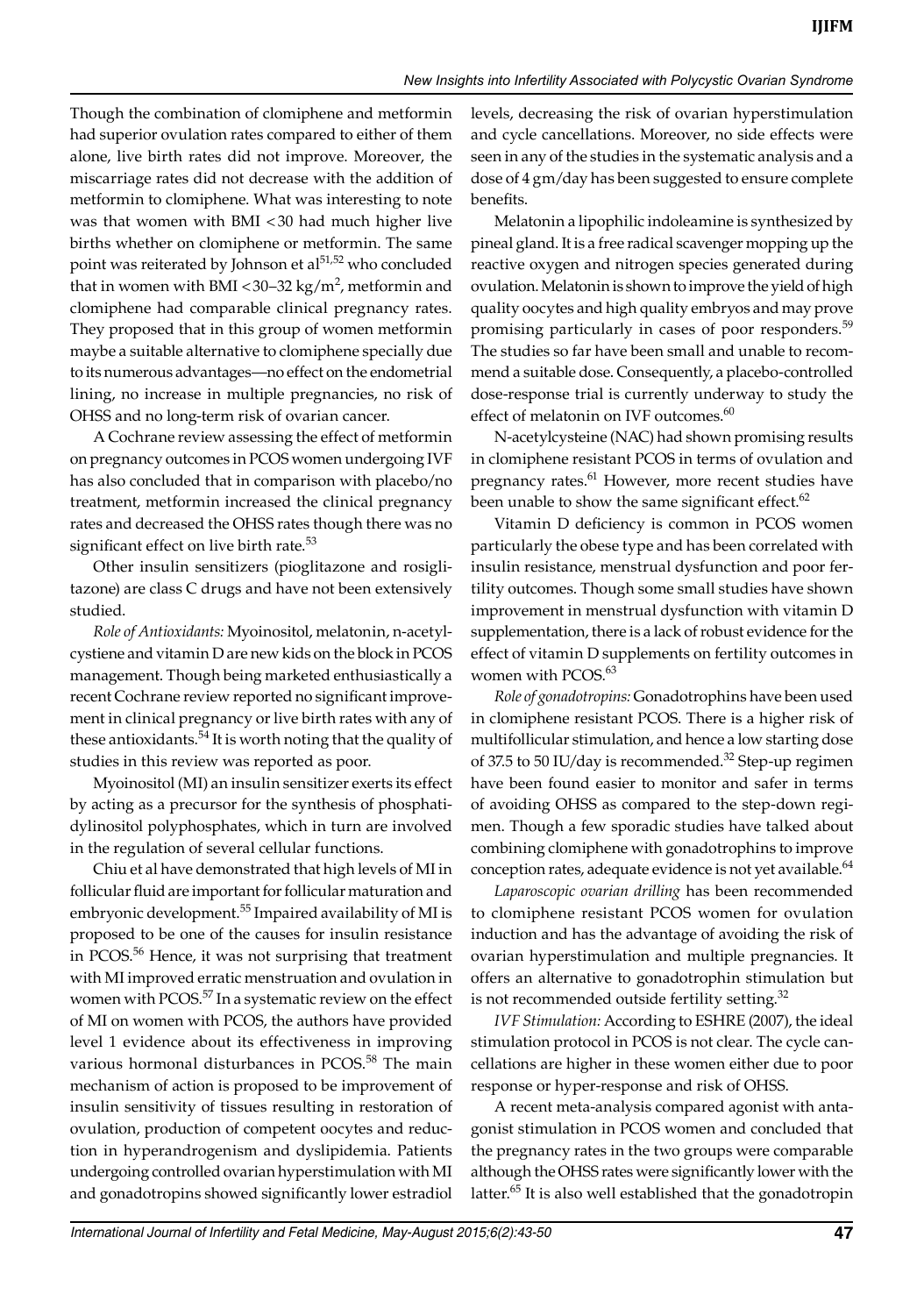usage and number of days of stimulation is reduced with the antagonist protocol making it easier to use. Unless there is a persistent high LH not responding to suppression with OCPs, the authors prefer antagonist stimulation in women with PCOS.

### **Conclusion**

Polycystic ovarian syndrome associated infertility remains a fascinating subject for reproductive endocrinologists and infertility experts. Rotterdam criteria are currently the most accepted method for establishing a diagnosis but the number of follicles required per ovary to fulfill the 'polycystic morphology' criteria are under review. Similarly, AMH has been explored as a diagnostic tool but awaits universal consensus. Researchers are encouraged to classify the PCOS women into the four phenotypic groups discussed earlier. Weight loss and ovulation induction with clomiphene remain the cornerstone of management. Though off-license, there is some compelling data supporting letrozole use for ovulation induction. The numerous antioxidants offer promise in improving fertility results but robust evidence is awaited.

#### **References**

- 1. Stein IF. The stein-leventhal syndrome: a curable form of sterility. N Engl J Med 1958;259:420-423.
- 2. Zawadski JK, Dunaif A. Diagnostic criteria for polycystic ovary syndrome: towards a rational approach. In: Dunaif A, Givens JR, Haseltine FP, Merriam GR, editors. Polycystic ovary syndrome. Boston: Blackwell Scientific Publications; 1992. p. 377-384.
- 3. Rotterdam ESHRE/ASRM-sponsored PCOS consensus workshop group. Revised 2003 consensus on diagnostic criteria and long-term health risks related to polycystic ovary syndrome. Fertil Steril 2004;81(1):19-25.
- 4. Azziz R. Diagnostic criteria for polycystic ovary syndrome: a reappraisal. Fertil Steril 2005;83(5):1343-1346.
- 5. Azziz R, Carmina E, Dewailly D, Diamanti-Kandarakis E, Escobar-Morreale HF, Futterweit W, et al. Position statement: criteria for defining polycystic ovary syndrome as a predominantly hyperandrogenic syndrome: an androgen excess society guideline. J Clin Endocrinol Metab 2006 Nov; 91(11):4237-4245.
- 6. Final Report National Institute of Health. Evidence-based methodology workshop on polycystic ovary syndrome 3–5 Dec, 2012. Executive summary at http://prevention.nih.gov/ workshops/2012/pcos/resources.aspx.
- 7. Barth JH, Yasmin E, Balen AH. The diagnosis of polycystic ovary syndrome: the criteria are insufficiently robust for clinical research. Clin Endocrinol (Oxf) 2007;67(6):811-815.
- 8. Fraser IS, Kovacs G. Current recommendations for the diagnostic evaluation and follow-up of patients presenting with symptomatic polycystic ovary syndrome. Best Pract Res Clin Obstet Gynaecol 2004;18(5):813-823.
- 9. Conway G, Dewailly D, Diamanti-Kandarakis E, Escobar-Morreale HF, et al. ESE PCOS special interest group. The polycystic ovary syndrome: a position statement from the

European Society of Endocrinology. Eur J Endocrinol 2014 Oct;171(4):P1-29.

- 10. Sheehan MT. Polycystic ovarian syndrome: diagnosis and management. Clinical Medicine and Research 2004;2(1):13-27.
- 11. Pugeat M, Dechaud H, Raverot V, Denuziere A, Cohen R, Boudou P. Recommendations for investigation of hyperandrogenism. Ann Endocrinol (Paris) 2010 Feb;71(1):2-7.
- 12. Kakuno Y, Amino N, Kanoh M, Kawai M, Fujiwara M, Kimura M, et al. Menstrual disturbances in various thyroid diseases. Endocr J 2010;57(12):1017-1022.
- 13. Binita G, Suprava P, Mainak C, Koner BC, Alpana S. Correlation of prolactin and thyroid hormone concentration with menstrual patterns in infertile women. J Reprod Infertil 2009 Oct;10(3):207-212.
- 14. Majumdar A, Mangal NS. Hyperprolactinemia. J Hum Reprod Sci 2013;6(3):168-175.
- 15. Hendriks ML, Brouwer J, Hompes PG, Homburg R, Lambalk CB. LH as a diagnostic criterion for polycystic ovary syndrome in patients with WHO II oligo/amenorrhoea. Reprod Biomed Online 2008 Jun;16(6):765-771.
- 16. Arroyo A, Laughlin GA, Morales AJ, Yen SS. Inappropriate gonadotropin secretion in polycystic ovary syndrome: influence of adiposity. J Clin Endocrinol Metab 1997;82(11):3728- 3733.
- 17. Wallace AM, Sattar N. The changing role of the clinical laboratory in the investigation of polycystic ovarian syndrome. Clin Biochem Rev 2007;28(3):79-92.
- 18. Homburg R, Armar NA, Eshel A, Adams J, Jacobs HS. Influence of serum luteinising hormone concentrations on ovulation, conception, and early pregnancy loss in polycystic ovary syndrome. BMJ 1988;297(6655):1024-1026.
- 19. Regan L, Owen EJ, Jacobs HS. Hypersecretion of luteinising hormone, infertility, and miscarriage. Lancet 1990;336(8724): 1141-1144.
- 20. Damario MA, Barmat L, Liu HC, Davis OK, Rosenwaks Z. Dual suppression with oral contraceptives and gonadotrophin releasing-hormone agonists improves in-vitro fertilization outcome in high responder patients. Hum Reprod 1997;12(11):2359-2365.
- 21. Eilertsen TB, Vanky E, Carlsen SM. Anti-mullerian hormone in the diagnosis of polycystic ovary syndrome: can morphologic description be replaced? Hum Reprod 2012 Aug;27(8):2494-2502.
- 22. Dewailly D, Gronier H, Poncelet E, Robin G, Leroy M, Pigny P, et al. Diagnosis of polycystic ovary syndrome (PCOS): revisiting the threshold values of follicle count on ultrasound and of the serum AMH level for the definition of polycystic ovaries. Hum Reprod 2011 Nov;26(11):3123-3129.
- 23. Lauritsen MP, Bentzen JG, Pinborg A, Loft A, Forman JL, Thuesen LL, et al. The prevalence of polycystic ovary syndrome in a normal population according to the rotterdam criteria versus revised criteria including anti-Mullerian hormone. Hum Reprod 2014 Apr;29(4):791-801.
- 24. Dewailly D, Andersen CY, Balen A, Broekmans F, Dilaver N, Fanchin R, et al. The physiology and clinical utility of anti-Mullerian hormone in women. Hum Reprod Update 2014;20(3):370-385.
- 25. Norman RJ, Dewailly D, Legro RS, Hickey TE. Polycystic ovary syndrome. Lancet 2007;370(9588):685-697.
- 26. Practice Committee of the American Society for Reproductive Medicine. Optimal evaluation of the infertile female. Fertil Steril 2006;86(Suppl 5):S264-S267.

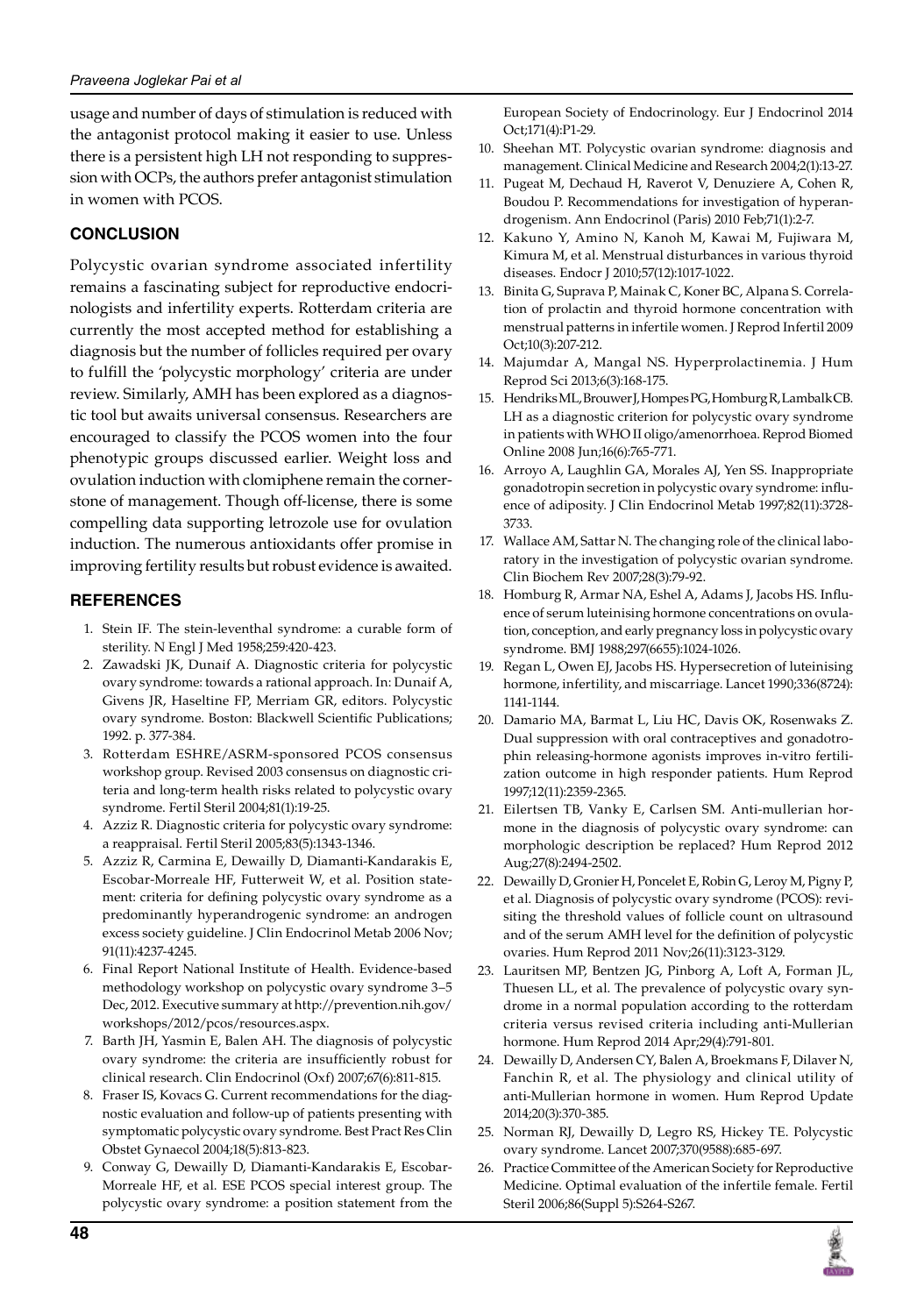- 27. Guermandi E, Vegetti W, Bianchi MM, Uglietti A, Ragni G, Crosignani P. Reliability of ovulation tests in infertile women. Obstet Gynecol 2001 Jan;97(1):92-96.
- 28. Duijkers IJ, Klipping C. Polycystic ovaries, as defined by the 2003 Rotterdam consensus criteria, are found to be very common in young healthy women. Gynecol Endocrinol 2010 Mar;26(3):152-160.
- 29. Kosus N, Kosus A, Turhan NO, Kamalak Z. Do threshold values of ovarian volume and follicle number for diagnosing polycystic ovarian syndrome in Turkish women differ from western countries? Eur J Obstet Gynecol Reprod Biol 2011 Feb;154(2): 177-181.
- 30. Chen Y, Li L, Chen X, Zhang Q, Wang W, Li Y, Yang D. Ovarian volume and follicle number in the diagnosis of polycystic ovary syndrome in Chinese women. Ultrasound Obstet Gynecol 2008 Oct;32(5):700-703.
- 31. Lujan ME, Jarrett BY, Brooks ED, Reines JK, Peppin AK, Muhn N, et al. Updated ultrasound criteria for polycystic ovary syndrome: reliable thresholds for elevated follicle population and ovarian volume. Hum Reprod 2013;28(5):1361-1368.
- 32. Consensus on infertility treatment related to polycystic ovary syndrome. The Thessaloniki ESHRE/ASRM-Sponsored PCOS Consensus Workshop Group\* March 2-3, 2007, Thessaloniki, Greece. Hum Reprod 2008;23(3):462-477.
- 33. Guzick DS, Wing R, Smith D, Berga SL, Winters SJ. Endocrine consequences of weight loss in obese, hyperandrogenic, anovulatory women. Fertil Steril 1994 Apr;61(4):598-604.
- 34. Moran LJ, Hutchison SK, Norman RJ, Teede HJ. Lifestyle changes in women with polycystic ovary syndrome. Cochrane Database Syst Rev 2011 Feb 16;(2):CD007506.
- 35. Moran LJ, Pasquali R, Teede HJ, Hoeger KM, Norman RJ. Treatment of obesity in polycystic ovary syndrome: a position statement of the androgen excess and polycystic ovary syndrome society. Fertil Steril 2009 Dec;92(6):1966-1982.
- 36. Harrison CL, Lombard CB, Moran LJ, Teede HJ. Exercise therapy in polycystic ovary syndrome: a systematic review. Hum Reprod Update 2011 Mar-Apr;17(2):171-183.
- 37. Franz MJ, Van Wormer JJ, Crain AL, Boucher JL, Histon T, Caplan W, et al. Weight-loss outcomes: a systematic review and meta-analysis of weight-loss clinical trials with a minimum 1-year follow-up. J Am Diet Assoc 2007 Oct;107(10): 1755-1767. Review.
- 38. Berger JJ, Bates GW Jr. Optimal management of subfertility in polycystic ovary syndrome. Int J Womens Health 2014 Jun 13;6:613-621.
- 39. Metwally M, Amer S, Li TC, Ledger WL. An RCT of metformin versus orlistat for the management of obese anovulatory women. Hum Reprod 2009 Apr;24(4):966-967.
- 40. Kumar P, Arora S. Orlistat in polycystic ovarian syndrome reduces weight with improvement in lipid profile and pregnancy rates. J Hum Reprod Sci 2014 Oct-Dec;7(4):255-261.
- 41. Musella M, Milone M, Bellini M, Sosa Fernandez LM, Leongito M, Milone F. Effect of bariatric surgery on obesity-related infertility. Surg Obes Relat Dis 2012;8(4):445-449.
- 42. Escobar-Morreale HF, Botella-Carretero JI, Alvarez-Blasco F, Sancho J, San Millán JL. The polycystic ovary syndrome associated with morbid obesity may resolve after weight loss induced by bariatric surgery. J Clin Endocrinol Metab 2005 Dec;90(12):6364-6369.
- 43. Homburg R. Clomiphene citrate-end of an era? A minireview. Hum Reprod 2005;20(8):2043-2051.
- 44. Eijkemans MJ, Imani B, Mulders AG, Habbema JD, Fauser BC. High singleton live birth rate following classical ovulation induction in normogonadotrophic anovulatory infertility (WHO 2). Hum Reprod 2003 Nov;18(11):2357-2362.
- 45. Usadi R, Fritz M. Induction of ovulation with clomiphene citrate. In: the global library of women's medicine dedicated to the enhancement of women's healthcare. Lib Women's Med 2008, DOI: 10.3843/GLOWM. 10237.
- 46. Gupta P, Kriplani A. Enclomiphene citrate veresus clomiphene citrate for ovulation induction in women with unexplained infertility. Fertility and Sterility, 2013 Sep;100(3):S143.
- 47. Reynolds K, Khoury J, Sosnowski J, Thie J, Hofmann G. Comparison of the effect of tamoxifen on endometrial thickness in women with thin endometrium (<7 mm) undergoing ovulation induction with clomiphene citrate. Fertil Steril 2010;93(6):2091-2093.
- 48. Tredway D, Schertz JC, Bock D, Hemsey G, Diamond MP. Anastrozole single-dose protocol in women with oligo- or anovulatory infertility: results of a randomized phase II dose-response study. Fertil Steril 2011;95(5):1725-1729.
- 49. Legro RS, Brzyski RG, Diamond MP, Coutifaris C, Schlaff WD, Casson P, Christman GM, Huang H, Yan Q, Alvero R, et al. Letrozole versus clomiphene for infertility in the polycystic ovary syndrome. N Engl J Med 2014 Jul 10;371(2):119-129.
- 50. Legro RS, Barnhart HX, Schlaff WD, Carr BR, Diamond MP, Carson SA, Steinkampf MP, Coutifaris C, McGovern PG, Cataldo NA, et al. Clomiphene, metformin, or both for infertility in the polycystic ovary syndrome. Cooperative Multicenter Reproductive Medicine Network. N Engl J Med 2007 Feb 8;356(6):551-566.
- 51. Johnson NP. Metformin use in women with polycystic ovary syndrome. Ann Transl Med 2014 Jun;2(6):56.
- 52. Johnson NP, Stewart AW, Falkiner J, Farquhar CM, Milsom S, Singh VP, Okonkwo QL, Buckingham KL; REACT-NZ (Reproduction and collaborative trials in New Zealand), a multi-centre fertility trials group. PCOSMIC: a multi-centre randomized trial in women with polycystic ovary syndrome evaluating metformin for infertility with clomiphene. Hum Reprod 2010 Jul;25(7):1675-1683.
- 53. Tso LO, Costello MF, Albuquerque LE, Andriolo RB, Macedo CR. Metformin treatment before and during IVF or ICSI in women with polycystic ovary syndrome. Cochrane Database Syst Rev 2014 Nov 18;11:CD006105.
- 54. Showell MG, Brown J, Clarke J, Hart RJ. Antioxidants for female subfertility. Cochrane Database Syst Rev 2013 Aug 5; 8:CD007807.
- 55. Chiu TT, Rogers MS, Briton-jones C, Haines C. Effects of myo-inositol on the in-vitro maturation and subsequent development of mouse oocytes. Hum Reprod 2003;18(2):408-416.
- 56. Baillargeon JP, Diamanti-kandarakis E, Ostlund RE, Apridonidze T, Iuorno MJ, Nestler JE. Altered D-chiro-inositol urinary clearance in women with polycystic ovary syndrome. Diabetes Care 2006;29(2):300-305.
- 57. Gerli S, Mignosa M, Di renzo GC. Effects of inositol on ovarian function and metabolic factors in women with PCOS: a randomized double blind placebo-controlled trial. Eur Rev Med Pharmacol Sci 2003;7(6):151-159.
- 58. Unfer V, Carlomagno G, Dante G, Facchinetti F. Effects of myo-inositol in women with PCOS: a systematic review of randomized controlled trials. Gynecol Endocrinol 2012 Jul; 28(7):509-515.